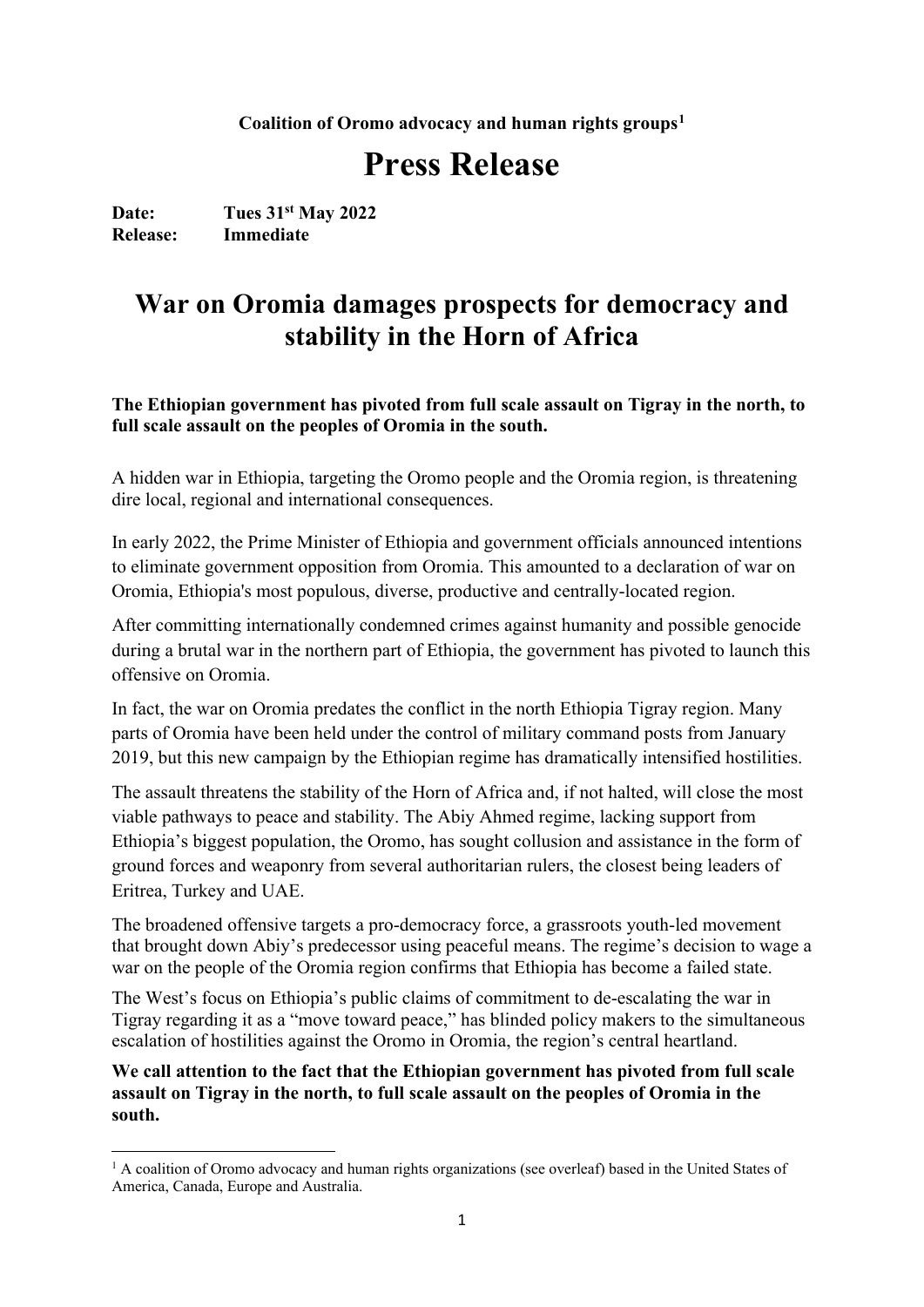As documented in the background information below, **egregious human rights abuses including summary and mass executions are being committed in Oromia as they were in Tigray. The weight of a comprehensive military campaign is being borne by Oromo civilians.**

Acknowledgement of the gravity of the war, and a change in perspective and discourse about Ethiopia and the region is required to address the current worsening crisis. No resolution can be crafted nor a route to stability and peace contemplated or accomplished without grappling with the reality and scope of the impending disruption, displacement, instability and destruction. It is not too late to reverse this deadly trend. The demands of the Oromo and other southern peoples and their proven commitment to peace must be central to any solution.

#### **Signatories**

Advocacy 4 Oromia; Melbourne, Australia Oromia Global Forum;º Tacoma Park, MD Oromia Support Group; Malvern, UK; Melbourne, Australia Oromo Advocacy Alliance; Washington DC Oromo Community of Arizona, AZ Oromo Community of Boston, MA Oromo Community of Chicago, IL Oromo Community of Denver, CO Oromo Community of Georgia, GA Oromo Community of Houston, TX Oromo Community of Iowa, IA Oromo Community of Jacksonville, FL Oromo Community of Kentucky, KY Oromo Community of Las Vegas, NV Oromo Community of Los Angeles, CA Oromo Community of Memphis, TN Oromo Community of Michigan, MI Oromo Community of Nashville, TN Oromo Community of Ohio, OH Oromo Community of Portland, OR Oromo Community of San Diego, CA Oromo Community of Seattle, WA Oromo Community of South Dakota, SD Oromo Community of Tampa Bay, FL Oromo Community of Worthington, MN Oromo Legacy Leadership and Advocacy Association;\* Falls Church, VA Oromo Menschenrechts und Hilfsorganisation (Oromo Human Rights and Relief Organisation); Hanover, Germany Oromo Professionals Group; Washington, DC Union of Oromo Communities in Canada; Ontario, Canada \* OLLAA is supported by the Oromo Community organizations listed above, each of which endorsed this press release. º OGF is a coalition of Oromo faith-based, community, civic, professional and scholarly organizations, and human rights advocates including some of the above and: Bilal Oromo Dawa Center; Minneapolis, MN Canaan Oromo Evangelical Church; Bethesda, MD DMV Oromo Islamic Center, Silver Spring, MD Global Gumii Oromia; Tacoma Park, MD Global Waaqeffannaa Council; Oslo, Norway Mana Kiristaanaa Fayyisaa Addunyaa; Washington, DC Network of Oromo Studies; London, UK Oromo Communities Association in North America; Washington, DC Oromo Community of Oslo, Norway Oromo Evangelical Lutheran Mission Society, St Paul, MN Oromo Seniors Welfare & Benevolent Association In Victoria; Noble Park, Vic, Australia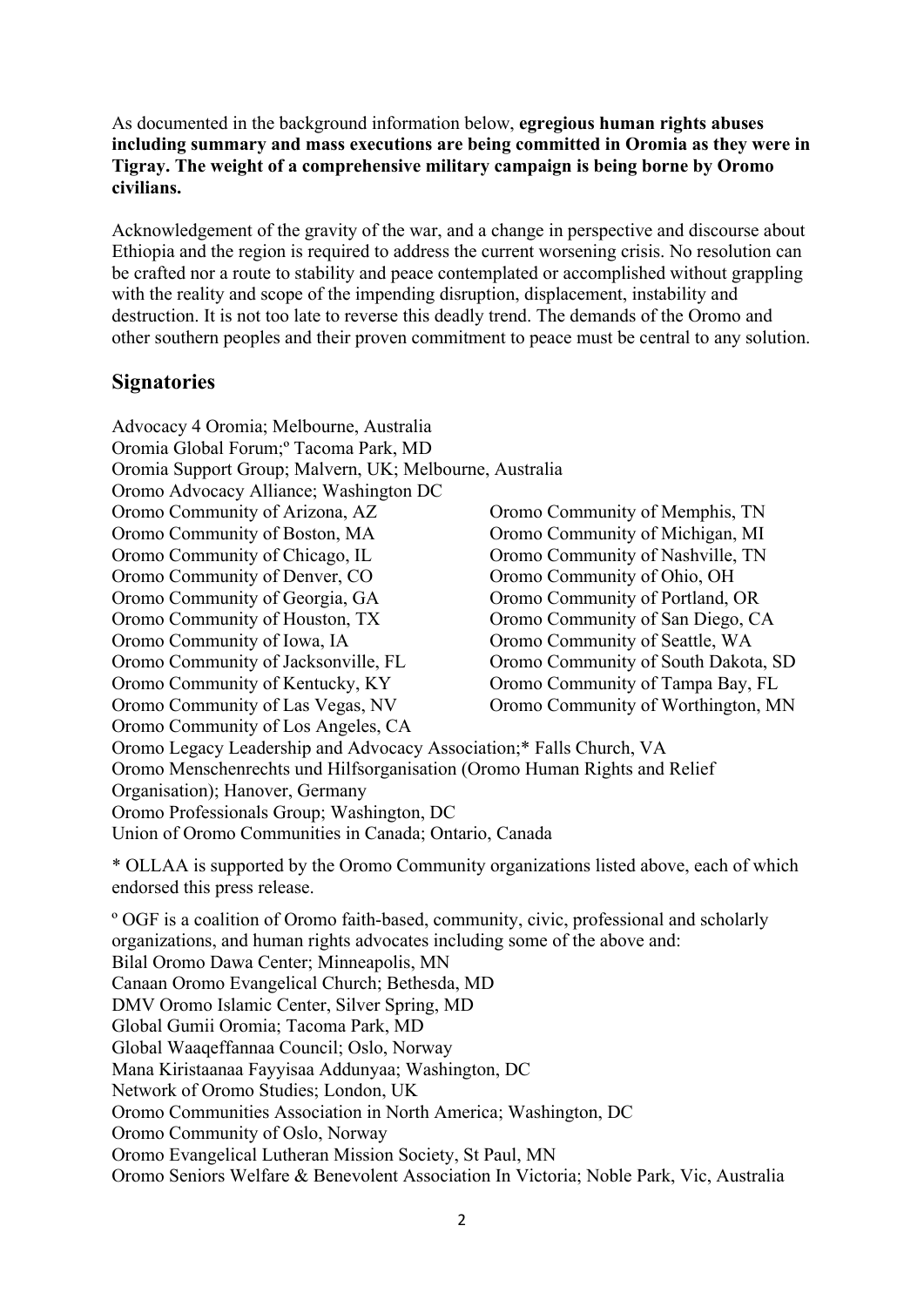Oromo Society of Science and Technology; Spanga, Sweden Oromo Women's Association UK; London, UK Our Redeemer Oromo Evangelical Church; Minneapolis, MN Tawfiq Islamic Center; Minneapolis, MN Tumsa Sochii Haqa Oromoo; Glasgow, UK United Oromo Christian Church in Australia; Dandenong, Vic, Australia United Oromo Evangelical Churches; Minneapolis, MN Washington DC Metropolitan Oromo SDA Church; Tacoma Park, MD

*Media contacts:* Dr Bonnie Holcomb, Oromo Advocacy Alliance, +1 301 523 5565, [bkholcomb@gmail.com](mailto:bkholcomb@gmail.com) (Maryland, US) Dr Trevor Trueman, Oromia Support Group, +44 1684 573722, m 07401 142 539 [osg@talktalk.net](mailto:osg@talktalk.net)

### Background Information and Evidence

#### **Killing Squads – Summary executions and massacres**

Special killing squads composed of combinations of armed forces have been major drivers of the mounting death toll and for terrifying the populace into submission by conducting brutal massacres on the ground. One such brutality, on 2 May, was the capturing of a group of 18 farmers – taken from wedding festivities, from church, from the market and from bed while sleeping – holding them at a military center, taking them to nearby mountains, binding their hands, shooting them execution-style and throwing their bodies off a cliff at Warro Jarso in northern Shoa, Central Oromia. [One survivor lived to tell that story.](https://oromiasupport.org/human-rights-2/) Similar horrifying accounts have surfaced from across Oromia – descriptions of massive execution-style killings of civilians, of civilians forced to join federal military operations unarmed, of open slaughter of civilians during public gatherings, etc.

#### **War Conditions – Oromia is forced to become a battleground**

The current war on Oromia is an extension of long-standing military "command post" structures imposed within a year of Abiy Ahmed taking office. **Many parts of Oromia have been under military command posts since January 2019**. The current campaign is best regarded as an intensification of the government's war footing in that region. Public statements and open threats made against Oromo opposition, citing the Oromo Liberation Army  $(OLA)^2$  $(OLA)^2$  in particular – made in Parliament by the Prime Minister, in Prosperity Party meetings by the President of Oromia and chairman of Oromia's Prosperity Party and on statesponsored media by military and party officials indicate the amplification of ongoing hostilities throughout much of Oromia.

In a many-faceted campaign, ground forces rely upon federal military, Oromia Special Forces, Federal police, Republican Guard, locally recruited militia, Fano paramilitary groups

<span id="page-2-0"></span><sup>&</sup>lt;sup>2</sup> The officials intentionally employ the term "Shene" when speaking of Oromo opposition. Alternatively spelled Shane, Shanee, Shunee and Shene, referring to people of Oromo identity or espousing Oromo nationalism, Shene is an Oromo term but employed by the regime as a derisive slur, intended to be a dismissive and pejorative reference to Oromo nationalists. Originally it was couched as "OLF-Shene" but more recently "Shene" is directed primarily to the Oromo Liberation Army (OLA), its supporters and any Oromo individuals who fail to show adequate support for the government, i.e., who oppose or resist the federal Prosperity Party and its local government officials.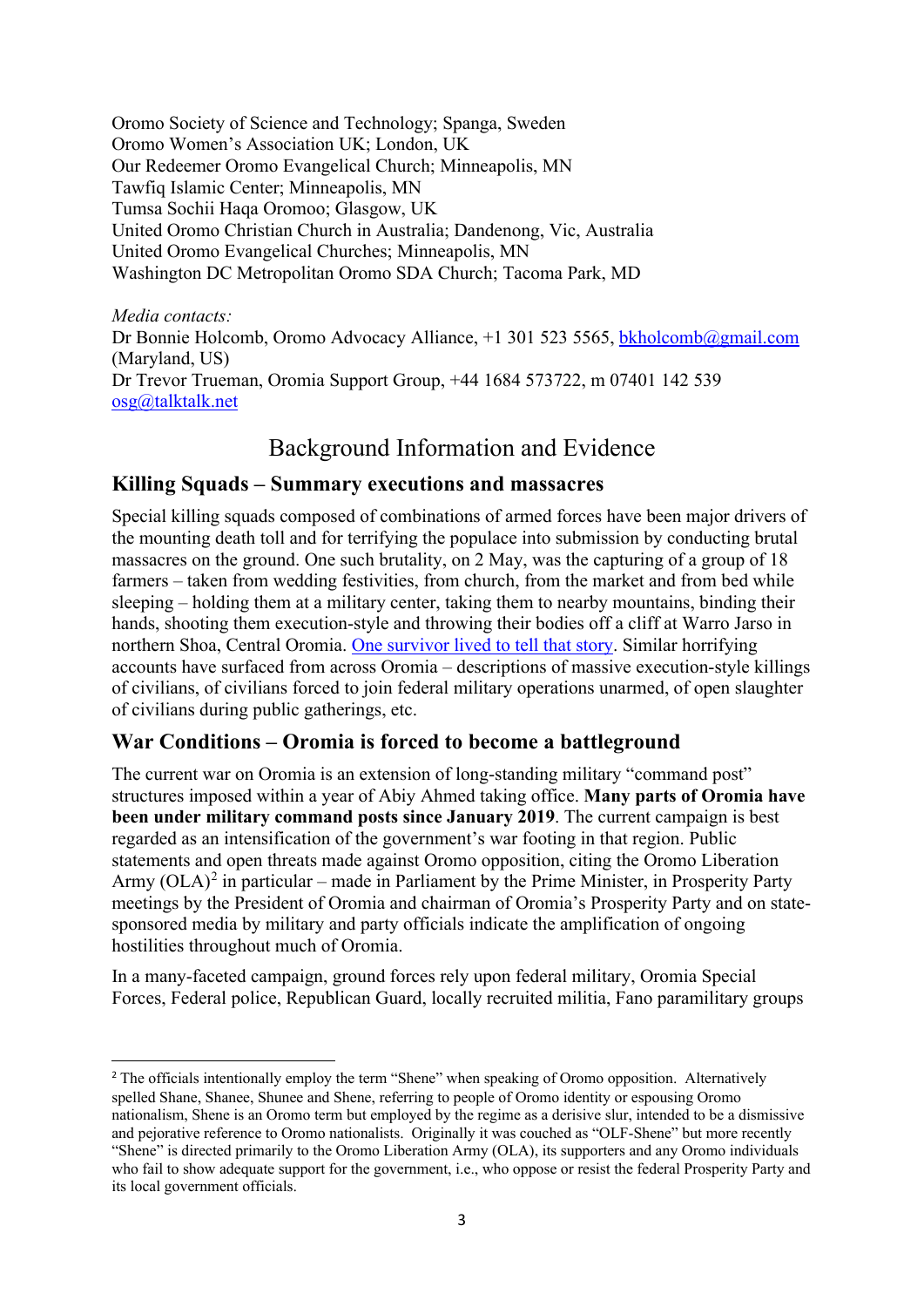from the neighboring Amhara region and other internal and external armed forces. These have been [supported from the air](https://www.facebook.com/146634408702997/posts/5535907229775661/?sfnsn=mo) with [military hardware acquired from UAE and Turkey.](https://www.oryxspioenkop.com/2022/01/drone-warfare-turns-hot-over-ethiopias.html)

Political operatives participate by identifying and accusing suspected government opponents who become targets of the military and armed units without evidence or due process.

#### **Strategy and Scope of the War**

In mid-March, a leaked document in Amharic claimed to be a detailed strategic plan for war tactics to be carried out specifically in Oromia. [3](#page-3-0) By mid-April through May 2022, the strategy appeared to be in full operation. Synchronized military assaults had indeed been carried out on multiple named fronts in the center, west, east and south of Ethiopia, all locations where Oromo Liberation Army (OLA) operates. Eyewitness reports from across Oromia and in other southern regions confirm 1) ground offensives of armed groups activated in Oromia, 2) increased incidents of brutality, rape and imprisonment, 3) destruction, looting and burning of thousands of civilian homes, assets, livestock herds, communities, services and infrastructure, 4) daytime drone attacks and helicopter bombings claiming dozens of civilian lives with each incident, 5) imposition of onerous government demands and loyalty tests with severe reprisals against individuals who fail to comply, 6) sharply rising death tolls, [4](#page-3-1) 7) widespread displacement adding tens of thousands to the hundreds of thousands already displaced in the Nekemte area,<sup>[5](#page-3-2)</sup> 8) economic activities crippled due to conflict, 9) destruction of farming and agricultural infrastructure that exposes producers to food shortages that have spiked in the country's breadbasket and 10) looming famine.

#### **War tactics concealed, unseen by international community**

Despite the growing scale of destruction and the widespread implications of these assaults, this is a shuttered war by design. **Independent media were closed in Oromia in July 2020, disabling research and reporting capacity in most of that region**. State media and local Ethiopian media who operate with official sanction over content have been instructed by government letters to refrain from covering this campaign in Oromia. International media have been denied access. Widespread disabling of internet and telecommunication networks has been carried out in affected areas. Consequently, the unfolding tragedy is proceeding in a virtual information vacuum; Oromo parties, the [Oromo Liberation Front,](https://oromoliberationfront.org/english/the-oromo-liberation-front-statement-on-the-multi-dimensional-war-enacted-on-oromo-people-and-oromia-citizens-by-the-government-of-prosperity-party/) and [Oromo](https://addisstandard.com/news-ofc-says-political-failure-civil-war-and-economic-crisis-vicious-circle-haunting-ethiopia-calls-for-genuine-national-dialogue/)  [Federalist Congress](https://addisstandard.com/news-ofc-says-political-failure-civil-war-and-economic-crisis-vicious-circle-haunting-ethiopia-calls-for-genuine-national-dialogue/) have issued updates to bring attention to the growing crisis in the absence of independent media to cover the conflict. The impacts of the information blackouts alone are staggering.

#### **Consequences of the War on Oromia**

- The war introduces economic strangulation across the country. Major indicators reveal crisis conditions that could lead to generational losses of wealth, restricted prosperity, looming regional instability, and the prospect of state collapse.
- Destruction of infrastructure and farming communities is so severe that future productivity is threatened. **Famine is looming in areas that in the past produced the bulk the country's food, both agricultural and animal products.**

<span id="page-3-0"></span><sup>3</sup> *Counter-insurgency Operation Plan against 'Anti-peace' forces*, leaked to Oromia Media Network and broadcast on YouTube on 28 March at [https://www.youtube.com/watch?v=Xel7q5Kq2Ys.](https://www.youtube.com/watch?v=Xel7q5Kq2Ys) Translation by coalition members in USA, Canada, Belgium and Switzerland.

<span id="page-3-1"></span><sup>4</sup> Between 16 April and 29 April alone, [278 civilians were killed](https://www.facebook.com/OromoFederalistCongressParty/posts/537671634612813) by summary mass executions and by drone strikes in central, western and southern Oromia. Another [18 were summarily executed,](https://addisstandard.com/analysis-civilians-target-of-summary-executions-aerial-strikes-in-oromia-as-govt-intensifies-military-operations/) while bound and prostrate, on 2 May in West Showa.

<span id="page-3-2"></span> $\frac{5}{5}$  Over 500,000 were displaced due to conflict in West Oromia, before the current upsurge in violence.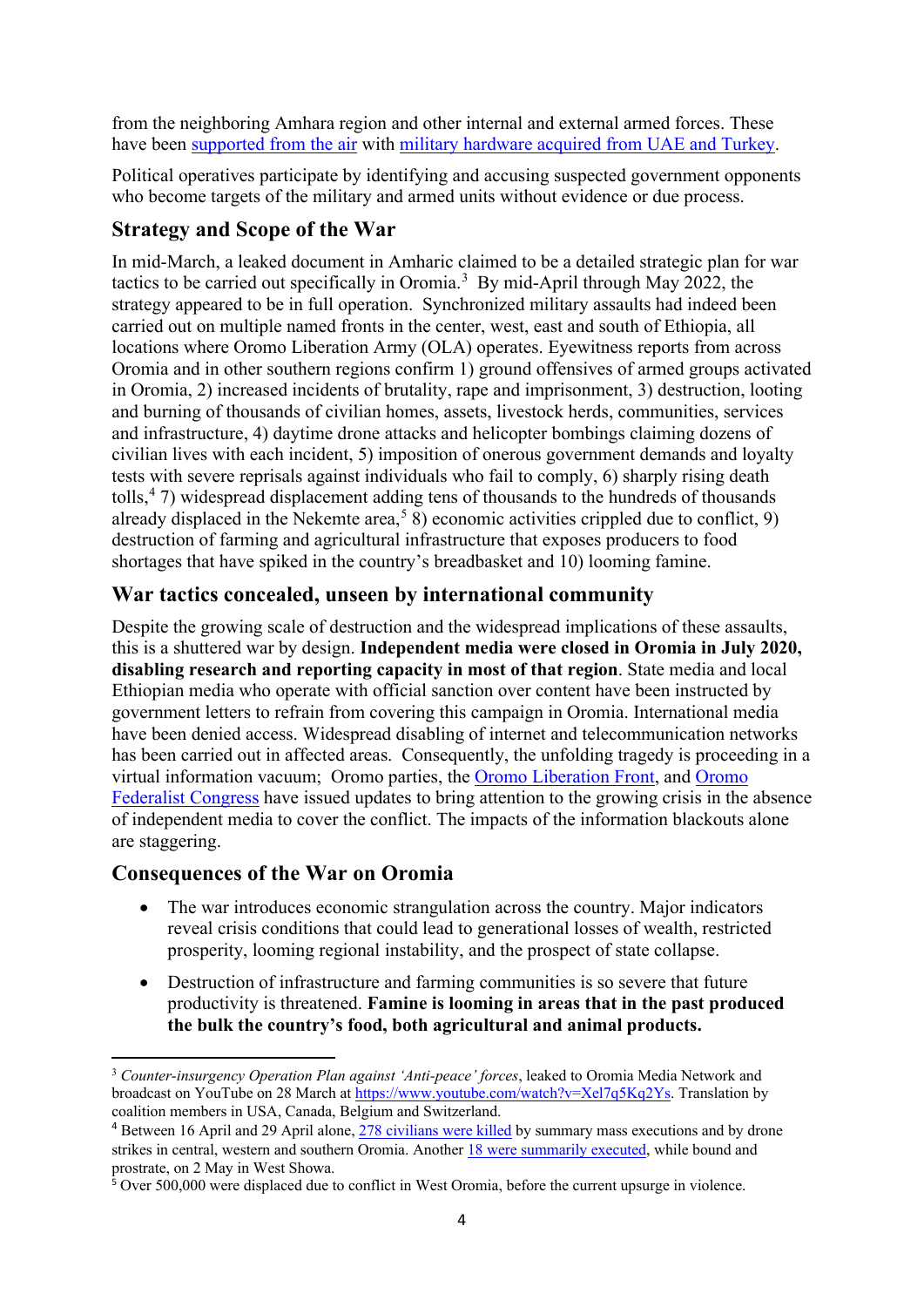- The impact on the youth cohort is crushing. The youth, who only four years ago emerged victorious in a long struggle for freedoms, have been the prime targets of attack by this regime, alarmed at the prospects of their ability to undermine the PM's authority. This setback affects future generations. Schools are not effectively operating; there is no functional regular education process.
- Key public services and opportunities for youth and producers are not operating. Also absent is access to the kinds of services necessary to make their entrepreneurial or progressive vision for their country achievable. Essential services are withheld or are not functioning as a result of war. Movement of goods and services has halted.
- Prior to the uptick in the war on Oromia, **50,000 youth, primarily former Qeerroo, were languishing in prison. The war has increased that number**. Respected leaders of opposition groups from every nationality are in detention. This issue of prisoners and their ultimate release is key if a solution is to be found that includes all of the country's major stakeholders.
- The destructive impact of the war on regional stability is certain, with mass displacement in a population of 40 million people inevitable.
- The war is evidence of Ethiopia's march toward authoritarian rule. Ethiopia's turn to authoritarian rulers for support and supplies bodes ill for US-Ethiopia relations and could contribute to a shift in East-West balance of power across the continent. It is a breach to be mended immediately, with implications for East-West balance in a critical region.

#### *Coalition Calls on International Community to Recognize the Import and Impact of the War on Oromia*

Acknowledgement of the gravity of the war, and a change in perspective and discourse about Ethiopia and the region is required to address the current worsening crisis. No resolution or route to stability and peace can be contemplated or accomplished without grappling with the reality and scope of the impending disruption, displacement, instability and destruction.

Despite two months of threats and forewarning and the detailed leaked strategy document that foretold operational plans for military and political attacks, no Western government, international or multilateral agency, global media outlet, or NGO publicly indicated either awareness or concern about the intensification of hostilities, destruction and civilian loss of life as this war-footing intensified. Now the intent and pattern is coming into sharper focus.

It is clear from the evidence that Abiy Ahmed does not seek peace but rather seeks power at a very high and destructive cost. The West has been blind to this dynamic and to the level of chaos that is created in the wake of this Prime Minister who speaks of peace but creates havoc and wreckage, even where there were prospects for peace and stability. Attention to the real conditions on the ground, conditions that have thus far been effectively cloaked from the world's view, reveal dire consequences of this ruinous assault.

It is time to reverse this trend to authoritarianism and construct avenues to support and nurture key freedoms that could lead to democracy:

• We ask the **West** to re-think its understanding of the Oromo people, to place into perspective the nonviolent movements that have arisen from the Oromo and other marginalized peoples. This requires recalibrating its approach to Ethiopia, with